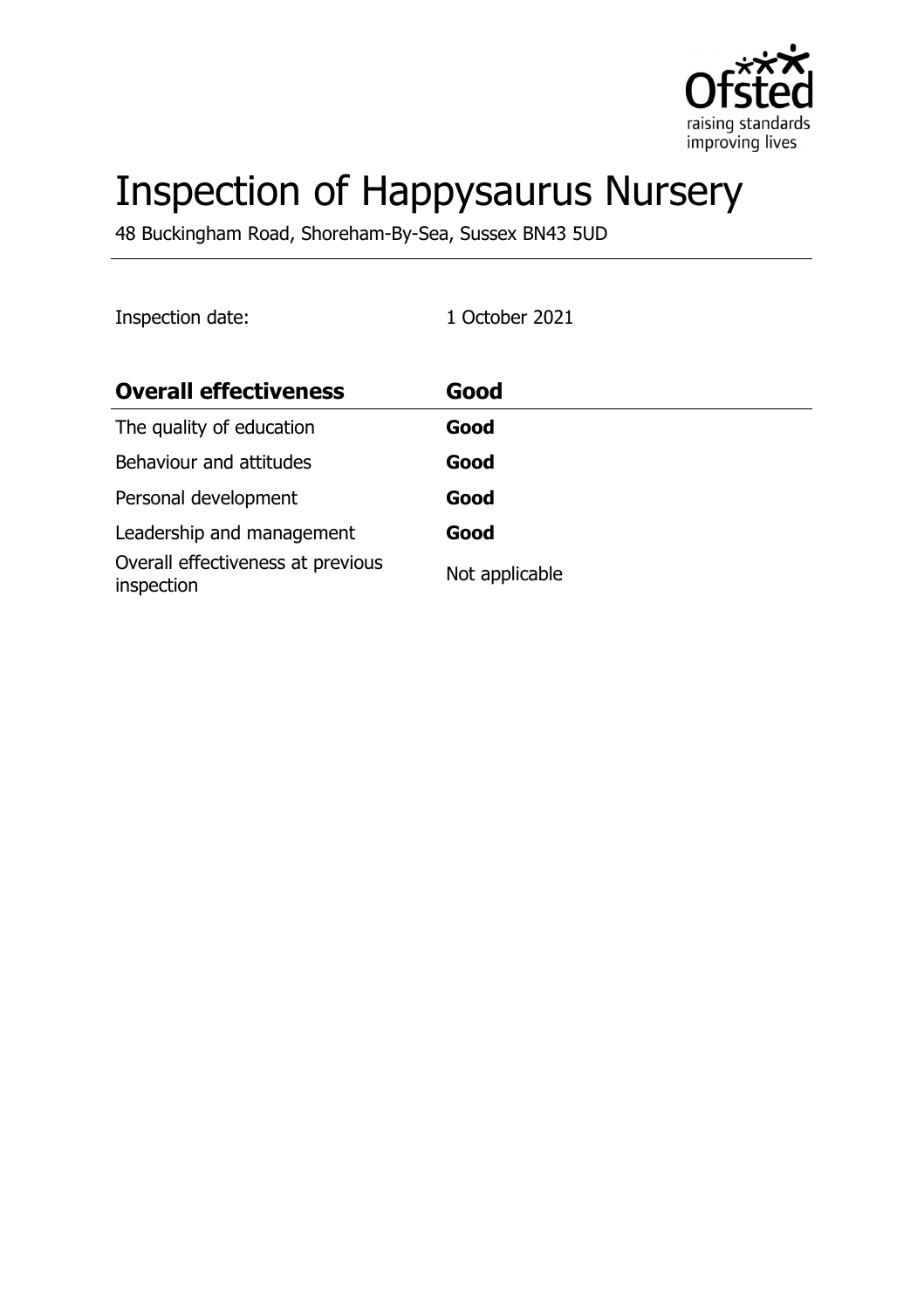

# **What is it like to attend this early years setting?**

## **The provision is good**

All children thoroughly enjoy their time spent at this nurturing and stimulating nursery. They form close bonds with the attentive staff and explore the nursery with confidence. Children of all ages are very happy and settle quickly into nursery life. Babies enjoy cuddles with staff but are equally confident to explore their environment. Children behave very well. They are particularly sociable and learn to respect the feelings of others. For example, children kindly ask others to join in their play and share out resources so everyone has what they need.

Children respond positively to staff's high expectations of them and are keen to do things for themselves. Older children are very independent and manage their own care needs, routines and hygiene. Babies learn to wash their own hands from an early age, while older children use tongs to select their own snack and take themselves to the toilet. Children develop strong physical skills, using both big and small muscles. For instance, they safely ride balance bicycles in the garden, use paintbrushes skilfully and learn good pencil control. Babies enjoy using their fingers to make marks in shaving foam and remember the actions to their favourite songs. Children are motivated, inquisitive and enthusiastic learners.

# **What does the early years setting do well and what does it need to do better?**

- $\blacksquare$  The ambitious manager is well supported in his role by the dedicated and highly experienced provider and senior leadership team. Together, they create an environment where children feel valued, confident and ready to learn. There is a successful curriculum focus on children's language development and preparing children for their future education.
- $\blacksquare$  Staff encourage lots of conversation with children and give them plenty of time to think, develop their ideas and share their views. Older children speak confidently, using full sentences, and are keen to discuss their interests and home lives. Staff read stories regularly and ensure these are engaging and interactive, helping to ignite children's love of books. They commentate clearly on what babies see, hear and do, supporting their early language development very well.
- $\blacksquare$  Staff know the children well and assess their development closely. They understand what children need to learn next. Children enjoy varied experiences, such as mixing paint colours and playing educational games on the nursery computer. However, sometimes, planning focuses too much on the activity and resources and not enough on the intended learning. This means that some activities are not precisely tailored to children's learning. Also, when staff cover in different rooms, information-sharing is not always fully effective to help them easily focus on what children need to learn next.
- Staff are strong and positive role models to children. They offer clear and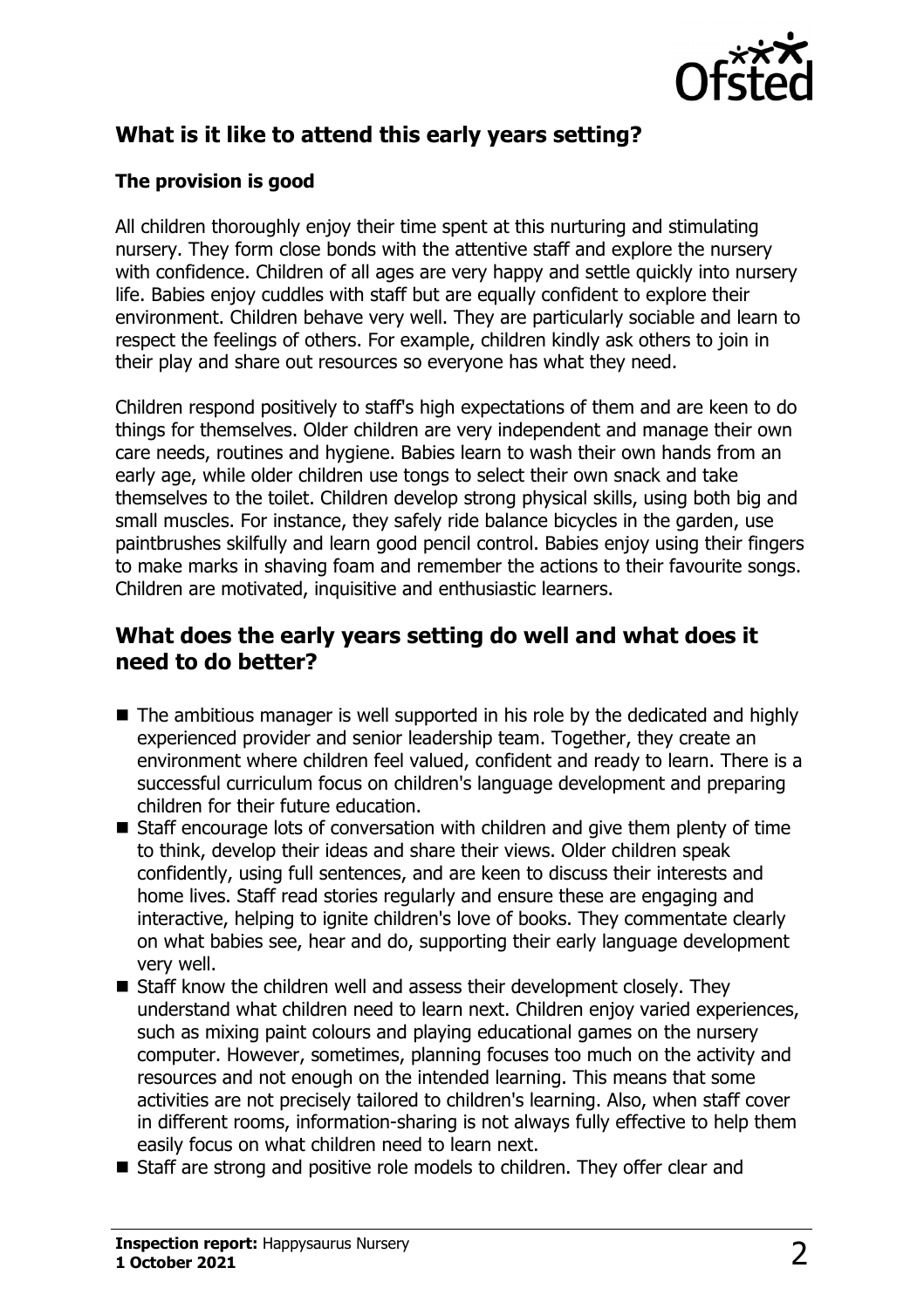

consistent messages about their expectations and children behave very well. Children learn how to express their feelings and begin to understand and regulate their emotions, with staff support. For example, children confidently tell staff when they are feeling tired, hungry, excited or happy throughout the day. Parents are very appreciative of how much their children love attending the nursery and the high levels of support they receive.

- Staff are skilled teachers and make strong use of their interactions to support and guide children's learning. For example, staff working with babies teach them how they can make marks in foam with their fingers. Babies excitedly point at the marks they make and respond with glee to the warm praise they receive. Older children enjoy imaginary play and develop detailed narratives to their play. For example, when asked by staff, children explained that they were going on a safari and needed to feed the animals together.
- Staff support children's understanding of healthy lifestyles particularly well. Children enjoy healthy and nutritious meals and learn why diet is important to their health. They spend a lot of time in the large and adventurous garden, where they run, climb and gain more control of their body movements. Staff have recently focused more on oral hygiene and children confidently know the importance of cleaning their teeth.
- $\blacksquare$  The manager knows his staff team well and offers thorough training, support and coaching. He spends time observing staff in the playrooms to identify key strengths and areas for further development. Staff are currently learning a new scheme to support children's literacy through dance and movement.

## **Safeguarding**

The arrangements for safeguarding are effective.

The manager and staff attend regular safeguarding training and work well as a team to keep children safe. They confidently know how to recognise the signs that a child's welfare may be at risk, including from neglect and extremist views. There are effective procedures in place and staff know the actions to take, to report and escalate any such concerns if needed. The manager and staff work hard to ensure the environment is safe and secure for children and minimise risks vigilantly.

## **What does the setting need to do to improve?**

#### **To further improve the quality of the early years provision, the provider should:**

- $\blacksquare$  focus planning more on what children need to learn next and how this can be achieved
- $\blacksquare$  strengthen information-sharing to help staff covering in different rooms to clearly know the most important learning for each child.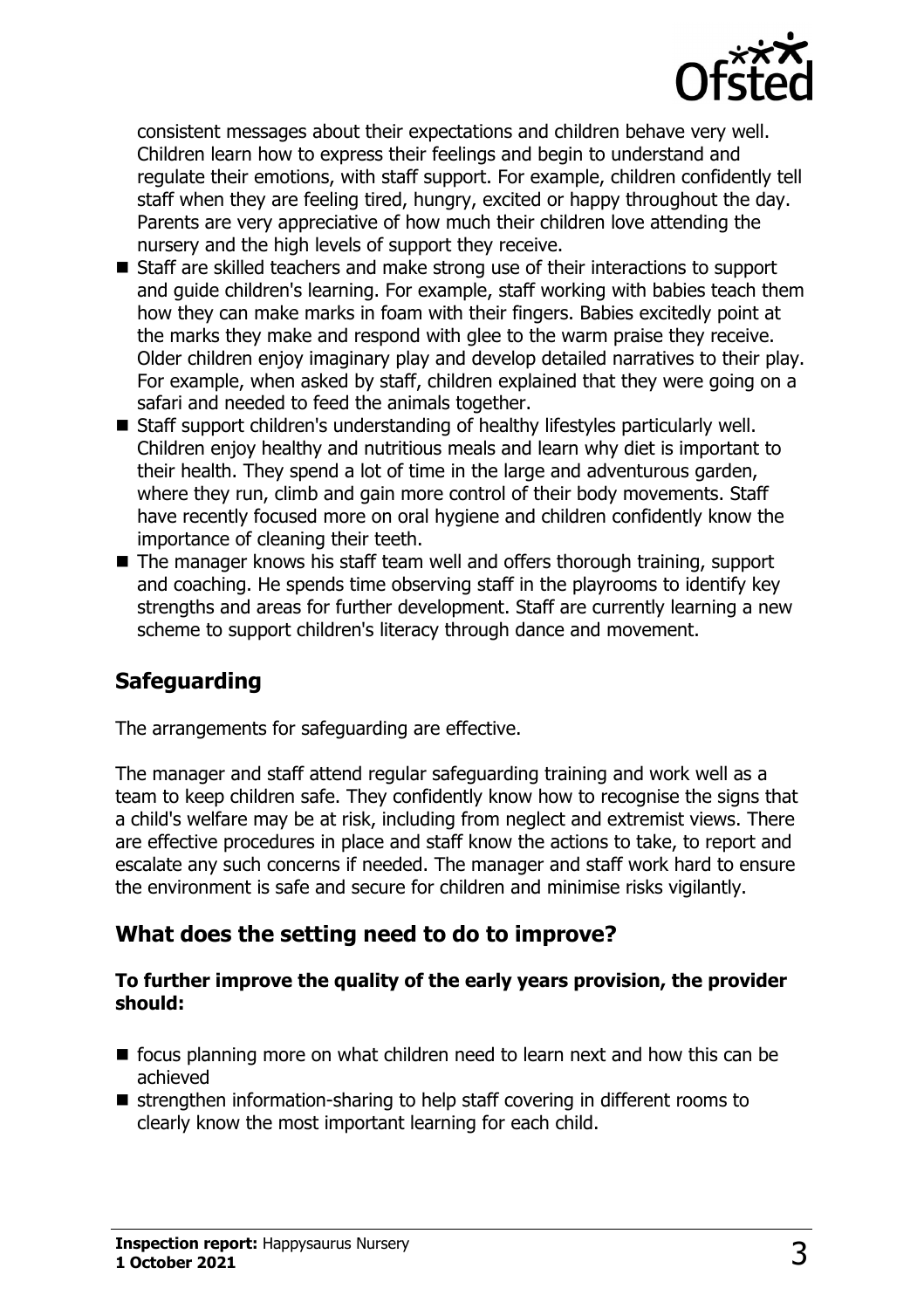

| <b>Setting details</b>                              |                                    |
|-----------------------------------------------------|------------------------------------|
| Unique reference number                             | EY563239                           |
| <b>Local authority</b>                              | <b>West Sussex</b>                 |
| <b>Inspection number</b>                            | 10194265                           |
| <b>Type of provision</b>                            | Childcare on non-domestic premises |
| <b>Registers</b>                                    | Early Years Register               |
| Day care type                                       | Full day care                      |
| Age range of children at time of<br>inspection      | $0$ to $4$                         |
| <b>Total number of places</b>                       | 65                                 |
| Number of children on roll                          | 32                                 |
| Name of registered person                           | <b>Tinysaurus Nurseries Ltd</b>    |
| <b>Registered person unique</b><br>reference number | RP525949                           |
| <b>Telephone number</b>                             | 01273 567977                       |
| Date of previous inspection                         | Not applicable                     |

## **Information about this early years setting**

Happysaurus Nursery registered in 2018. It operates in Shoreham, West Sussex. The nursery is open from 8am to 6pm, each weekday, all year round. There are six staff who work with the children, five of whom hold relevant qualifications between level 2 and level 4. The nursery receives funding for the provision of early education for children aged two, three and four years.

## **Information about this inspection**

#### **Inspector**

Ben Parsons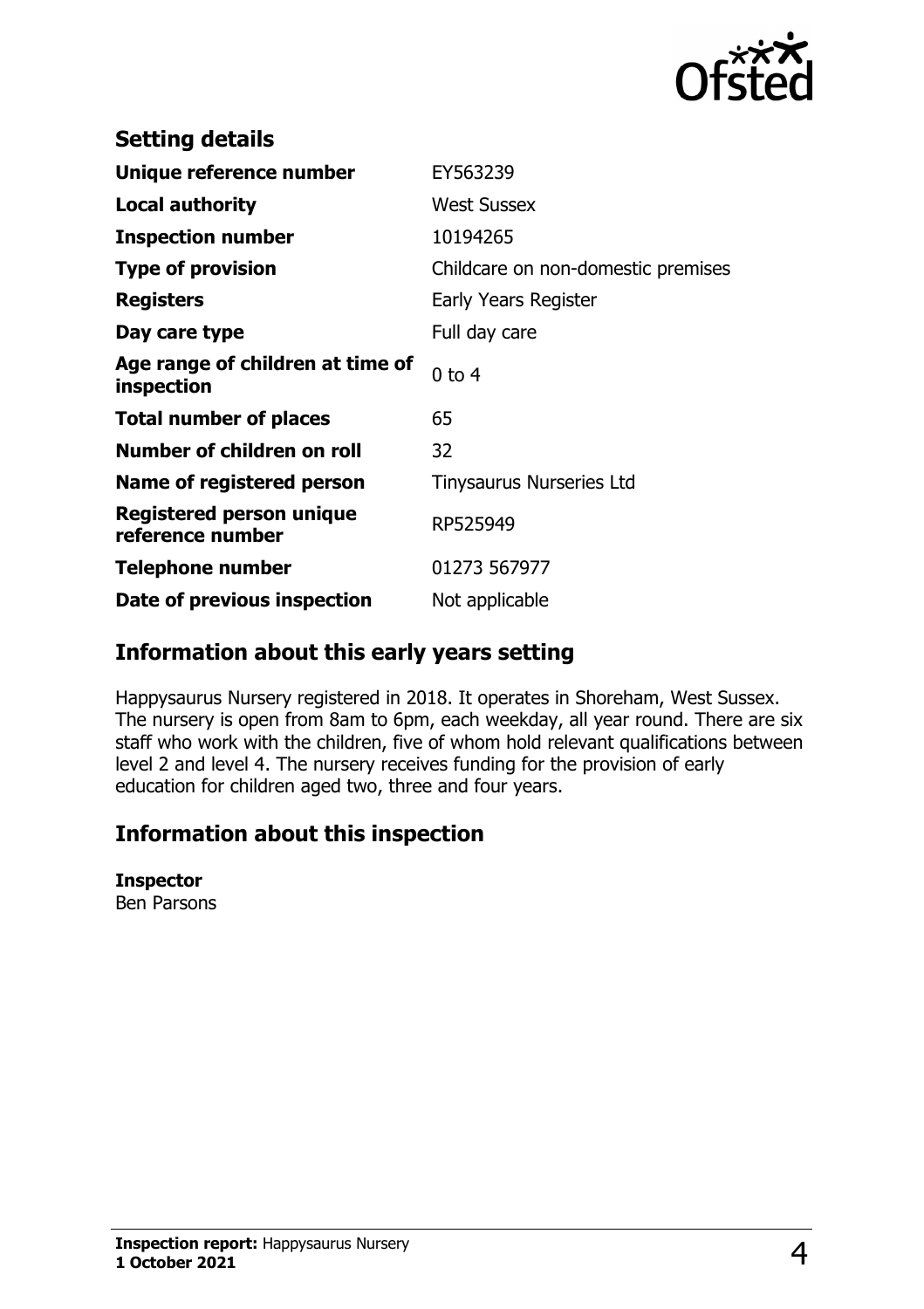

### **Inspection activities**

- $\blacksquare$  This was the first routine inspection the setting received since the COVID-19 (coronavirus) pandemic began. The inspector discussed the impact of the pandemic with the provider and has taken that into account in their evaluation of the setting.
- $\blacksquare$  The inspector carried out a learning walk with the provider and manager to discuss the nursery's curriculum intent.
- $\blacksquare$  The views and opinions of the children, staff and parents were taken into account during the inspection.
- $\blacksquare$  The inspector observed the quality of teaching during activities and jointly assessed the impact this has on children's learning and personal development with the provider and manager.
- $\blacksquare$  The inspector looked at a sample of documentation, including staff suitability records and first-aid certificates.

We carried out this inspection under sections 49 and 50 of the Childcare Act 2006 on the quality and standards of provision that is registered on the Early Years Register. The registered person must ensure that this provision complies with the statutory framework for children's learning, development and care, known as the early years foundation stage.

If you are not happy with the inspection or the report, you can [complain to Ofsted](http://www.gov.uk/complain-ofsted-report).